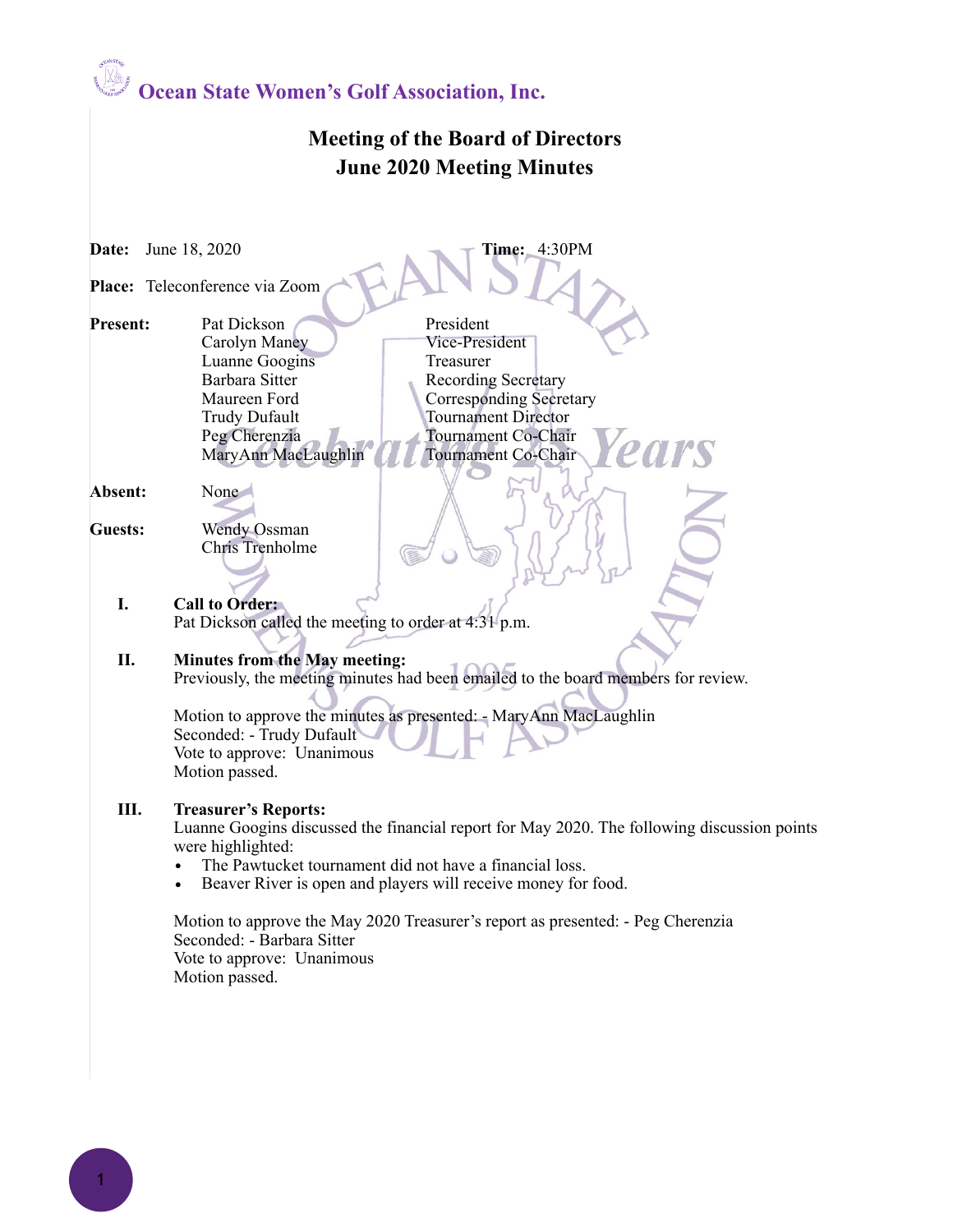# **Ocean State Women's Golf Association, Inc.**

### **IV. Tournament Director's Report:**

The following is the highlights from the discussion on tournaments:

#### Pawtucket 4-Ball Tournament:

- There should be better instructions with the cards for the 2nd Day. There appears to be a printing problem.
- We are working through learning the new Golf Genius software and started with the most challenging formats.
- Need to be clearer with communication. The 1/2 stroke was a point that was causing some confusion

Back Nine Club Tournament:

• Trudy Dufault has not heard back from this club, will continue to attempt contact to understand how the tournament will be run.

Beaver River Tournament:

- 60 players have signed up.
- Kitchen will open at 11AM
- They only have 54 carts but we should be ok with some players coming from same household.

Cranston Tournament:

- We have 40 players and there are 80 carts.
- Food will be served with 8 people to a table with proper social distancing of tables.

General Tournament discussion:

• OSWGA to purchase Chromebook for tournaments. A Chromebook only needs internet access and is less susceptible to getting a virus. Pat Dickson to order.

Motion to approve the Tournament Directors report as presented: - Barbara Sitter Seconded: - Carolyn Maney Vote to approve: Unanimous

Motion passed.

## **V. Chair Reports:**

- **Appeals:** Carolyn Maney No report
- **Handicap:** Chris Trenholme It was suggested to post all players scores regardless of if they are a member or not.
- **Nominating:** Carolyn Brown No report.
- **Rules:** Kris Kennedy & Kathy Mis No report.
- **Statistician:** Donna Jennings No report.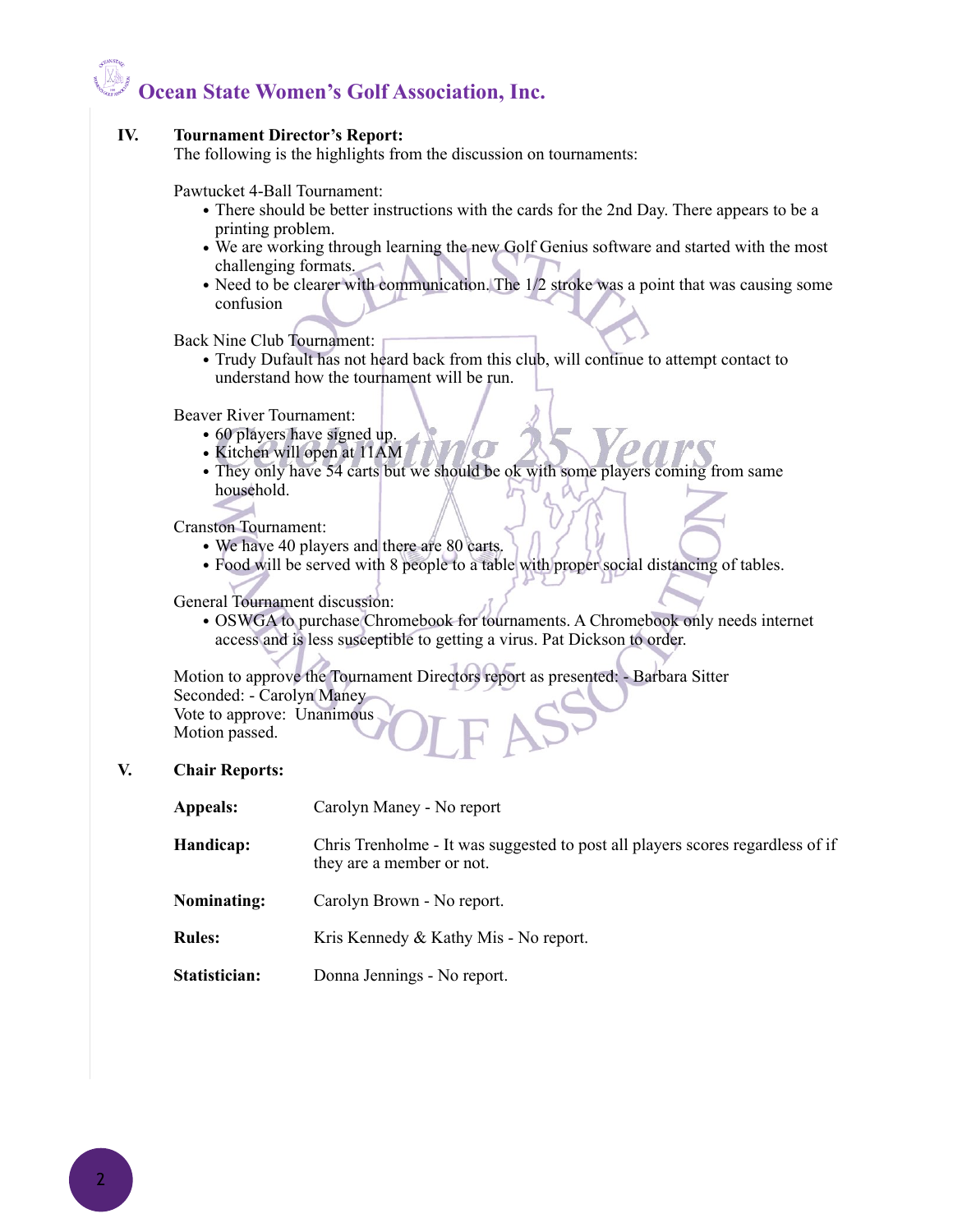# **Ocean State Women's Golf Association, Inc.**

|               | Website:<br><b>Wendy Ossman:</b>                                                                                                                                                                                                                       |
|---------------|--------------------------------------------------------------------------------------------------------------------------------------------------------------------------------------------------------------------------------------------------------|
|               | • Overall Golf Genius is going ok.                                                                                                                                                                                                                     |
|               | · Discussion on learning Golf Genius, understanding who registered                                                                                                                                                                                     |
|               | and revenue.                                                                                                                                                                                                                                           |
|               | • Luann asked if there was a category for accepting gift certificates.<br>At this time the software does not allow for gift certificates.<br>• Beaver River tournament has the following people who have<br>manager privileges: Trudy, Luann and Chris |
|               | • Will bring Betty Jean Shadeck on to upload tournament photos.                                                                                                                                                                                        |
|               | • We will be encouraging people to sign up online                                                                                                                                                                                                      |
|               | <b>Tournament:</b><br>Mary Ann MacLaughlin and Peg Cherenzia - A report is being sent to the                                                                                                                                                           |
|               | Board of Directors on the course evaluations for tournaments scheduled                                                                                                                                                                                 |
|               | to date.                                                                                                                                                                                                                                               |
|               | Motion to approve the Chair reports as presented: - Carolyn Maney                                                                                                                                                                                      |
|               | Seconded: - Peg Cherenzia                                                                                                                                                                                                                              |
|               | Vote to approve: Unanimous                                                                                                                                                                                                                             |
|               | Motion passed.                                                                                                                                                                                                                                         |
|               |                                                                                                                                                                                                                                                        |
| VI.           | <b>Unfinished Business:</b>                                                                                                                                                                                                                            |
|               |                                                                                                                                                                                                                                                        |
|               | Pat Dickson to talk with Sandra Harper to work on new membership recruitment                                                                                                                                                                           |
|               |                                                                                                                                                                                                                                                        |
| VII.<br>VIII. | <b>New Business:</b>                                                                                                                                                                                                                                   |
|               | At this time, we will put off discussing scholarship applications as there is still time to apply.                                                                                                                                                     |
|               | <b>Schedule Next Meeting:</b>                                                                                                                                                                                                                          |
|               |                                                                                                                                                                                                                                                        |
|               | The Next meeting is scheduled for:                                                                                                                                                                                                                     |
|               | July 20, 2020                                                                                                                                                                                                                                          |
|               | Laurel Lane Golf Course (after tournament).<br>Back up date is July 16th via zoom at 4:30                                                                                                                                                              |
|               |                                                                                                                                                                                                                                                        |
| IX.           | Adjournment:                                                                                                                                                                                                                                           |
|               | The meeting adjourned at $6:05$ p.m.                                                                                                                                                                                                                   |

Barbara Sitter Recording Secretary